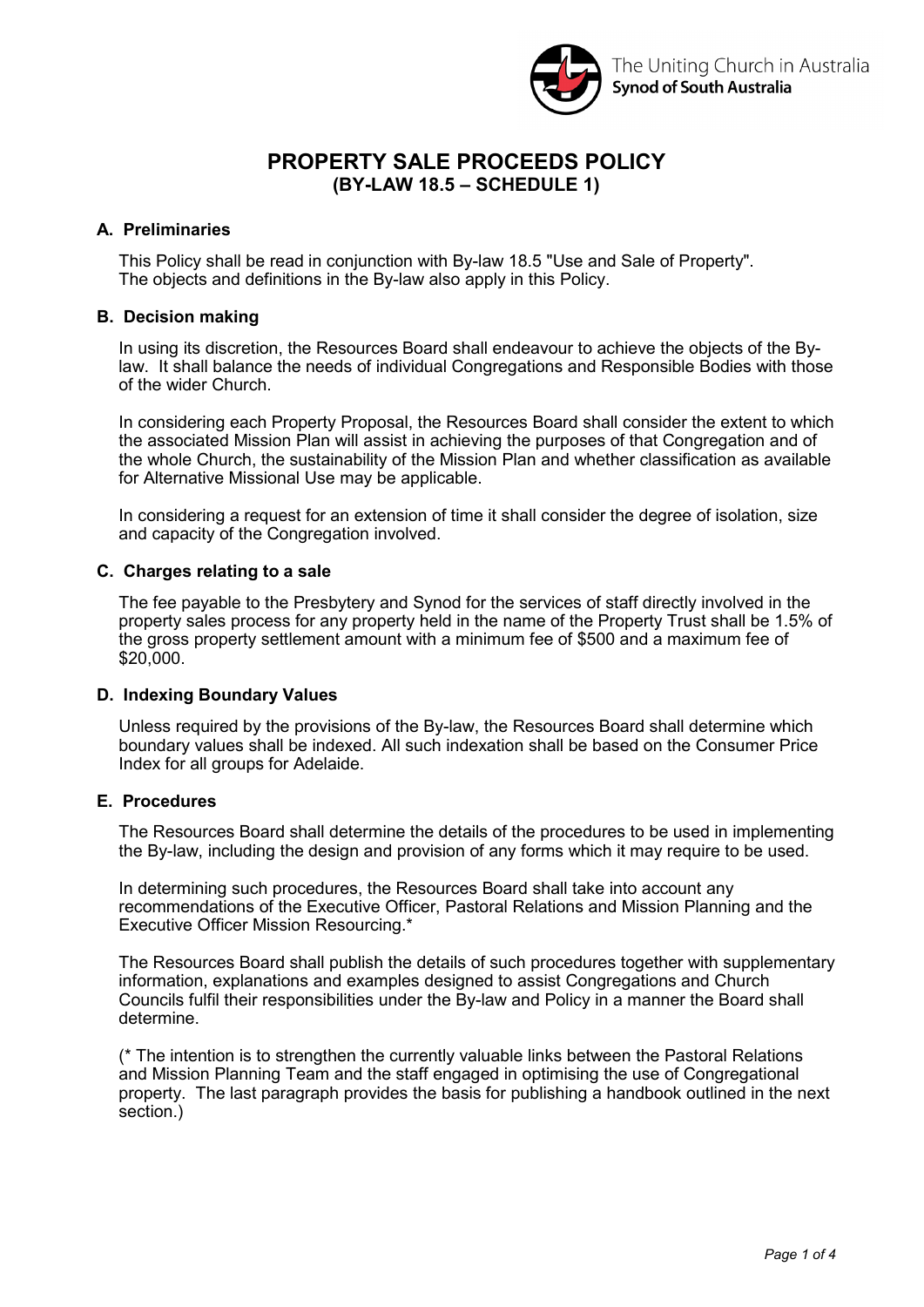# **F. Distribution of wider church share of Net Sales Proceeds**

|                                                                                                                                                          | % available to the wider church for each tien<br>Tiering if applicable | <b>Distribution Beneficiaries</b>         |                                                                                                                            |                             |                                           |                           |                                         |              |
|----------------------------------------------------------------------------------------------------------------------------------------------------------|------------------------------------------------------------------------|-------------------------------------------|----------------------------------------------------------------------------------------------------------------------------|-----------------------------|-------------------------------------------|---------------------------|-----------------------------------------|--------------|
| <b>Category of Sale</b>                                                                                                                                  |                                                                        | Funds available to Congregation or Parish | New Church &<br>Development<br>Ministry<br>Fund                                                                            |                             |                                           |                           |                                         |              |
|                                                                                                                                                          |                                                                        |                                           | Recommended<br>Congregation                                                                                                | Resources Board<br>Directed | Funds available to the Uniting Foundation | <b>UAICC Capital Fund</b> | Property Compliance & Consultation Fund | <b>TOTAL</b> |
| Unsafe building not<br>replaced                                                                                                                          |                                                                        | 0%                                        | 0%                                                                                                                         | 50%                         | 15%                                       | 10%                       | 25%                                     | 100%         |
| Congregation closed                                                                                                                                      |                                                                        | 0%                                        | 75%, with up to<br>10% (max \$10k)<br>able to be directed<br>by remnant<br>members, in<br>consultation with<br>presbytery) |                             | 5%                                        | 5%                        | 15%                                     | 100%         |
| Under-utilisation of<br>property as per<br>Regulation 4.11.10                                                                                            |                                                                        | 0%                                        | 0%                                                                                                                         | 70%                         | 15%                                       | 10%                       | 5%                                      | 100%         |
| Amalgamation** of two or<br>more congregations<br>(and resulting property<br>sales)                                                                      | Tier 1<br>(15% share)                                                  | 85%                                       | 0%                                                                                                                         | 5%                          | 0%                                        | 5%                        | 5%                                      | 100%         |
|                                                                                                                                                          | Tier 2<br>$(30\% \text{ share})$                                       | 70%                                       | $0\%$                                                                                                                      | 15%                         | 0%                                        | 10%                       | 5%                                      | 100%         |
|                                                                                                                                                          | Tier 3<br>$(50\% \text{ share})$                                       | 50%                                       | 0%                                                                                                                         | 35%                         | 0%                                        | 10%                       | 5%                                      | 100%         |
| Sale of property (including<br>a manse not to be<br>replaced, and leasing<br>lump sum payments***)<br>determined by the<br>Congregation to be<br>surplus | Tier 1<br>(15% share)                                                  | 85%                                       | 0%                                                                                                                         | 5%                          | 0%                                        | 5%                        | 5%                                      | 100%         |
|                                                                                                                                                          | Tier 2<br>$(30%$ share)                                                | 70%                                       | $0\%$                                                                                                                      | 15%                         | 0%                                        | 10%                       | 5%                                      | 100%         |
|                                                                                                                                                          | Tier 3<br>$(50\% \text{ share})$                                       | 50%                                       | $0\%$                                                                                                                      | 35%                         | 0%                                        | 10%                       | 5%                                      | 100%         |
| Sale of investment<br>property                                                                                                                           |                                                                        | 100%                                      | $0\%$                                                                                                                      | $0\%$                       | 0%                                        | $0\%$                     | $0\%$                                   | 100%         |
| Sale of manse or church<br>building to be replaced                                                                                                       |                                                                        | 100%                                      | $0\%$                                                                                                                      | $0\%$                       | 0%                                        | $0\%$                     | $0\%$                                   | 100%         |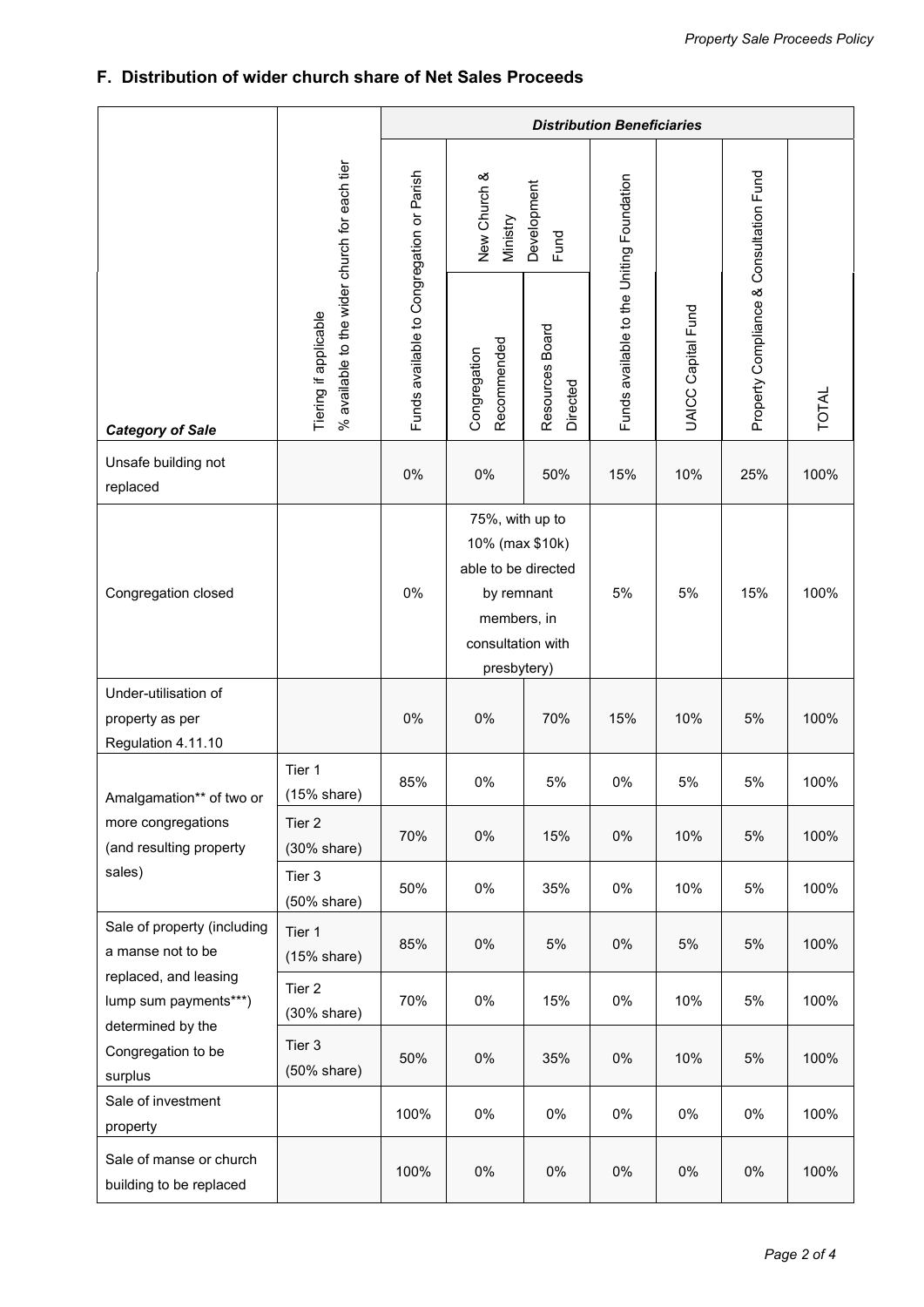- \*\* Amalgamation means:
	- a. When two or more congregations come together to form a more solid or stronger entity.
	- b. All congregations seeking to amalgamate must each meet the minimum requirements of a 'congregation' prior to amalgamating to be eligible for this category, including minimum number of members, office bearers, etc. If one or more congregations do not meet the minimum requirements for a 'congregation', then the 'Closing Congregation' category of sale may be applicable.
	- c. All amalgamating existing congregations will be dissolved and cease to be recognised, and a new congregation is formed, driven by mission and vision, to facilitate expansion of services and/or diversification of activities. It is likely a new name is found for this congregation, recognising the new beginning.
	- d. A substantial majority of the amalgamating congregations members transfer to the new congregation.
	- e. A new church council is elected, and a fresh mission and vision statement prepared, with a growth (strengthening mission) focus
	- f. The amalgamation is mission-focussed, not member-focussed (determined by the Presbytery)
	- g. The new congregation is granted beneficial use of all assets of the amalgamating congregations, with the expectation that property assets will be consolidated into a single site.

\*\*\* where there is a leasing lump sum payment that is equal to or greater than 5 times the average annual rental the whole lump sum should be categorised as 'property sales' under the Property Sales Proceeds Policy and any other payments made under the lease will continue to be covered by existing policies

#### **G. Delegations**

Pursuant to provision G1 of the By-law, the Resources Board delegates its authority as follows:

- (1) The Resources Board delegates its authority to initiate the sale of property to the Presbytery and Synod Property Committee. (*By-law 18.5 D1*)
- (2) The Resources Board delegates its authority to consider and make decisions in response to a Property Proposal to sell property to the Presbytery and Synod's Manager, Property Services in respect to all property with an estimated market value of \$100,000 or less, provided that the Property Proposal has been endorsed by the Executive Officer, Pastoral Relations and Mission Planning. (*By-law 18.5 E1*)
- (3) The Resources Board delegates its authority to consider and make decisions in response to a Property Proposal to sell property to the Presbytery and Synod Property Committee in respect to all property with an estimated market value of \$2 million or less, in consultation with the Executive Officer, Pastoral Relations and Mission Planning. *(Bylaw 18.5 E1*)
- (4) The Resources Board delegates its authority to approve the release of funds allocated for local use from the Property Sales Accounts for approved Property Proposals to the Manager, Property Services for amounts not exceeding \$10,000. (*By-law 18.5* E1 and F6)
- (5) The Resources Board delegates its authority to approve the release of funds allocated for local use from the Property Sales Accounts for approved Property Proposals for Property Purchases, Capital Expenditure and Major Equipment for amounts not exceeding \$50,000 to the Presbytery and Synod Property Committee. (*By-law 18.5 E1 and F6*)